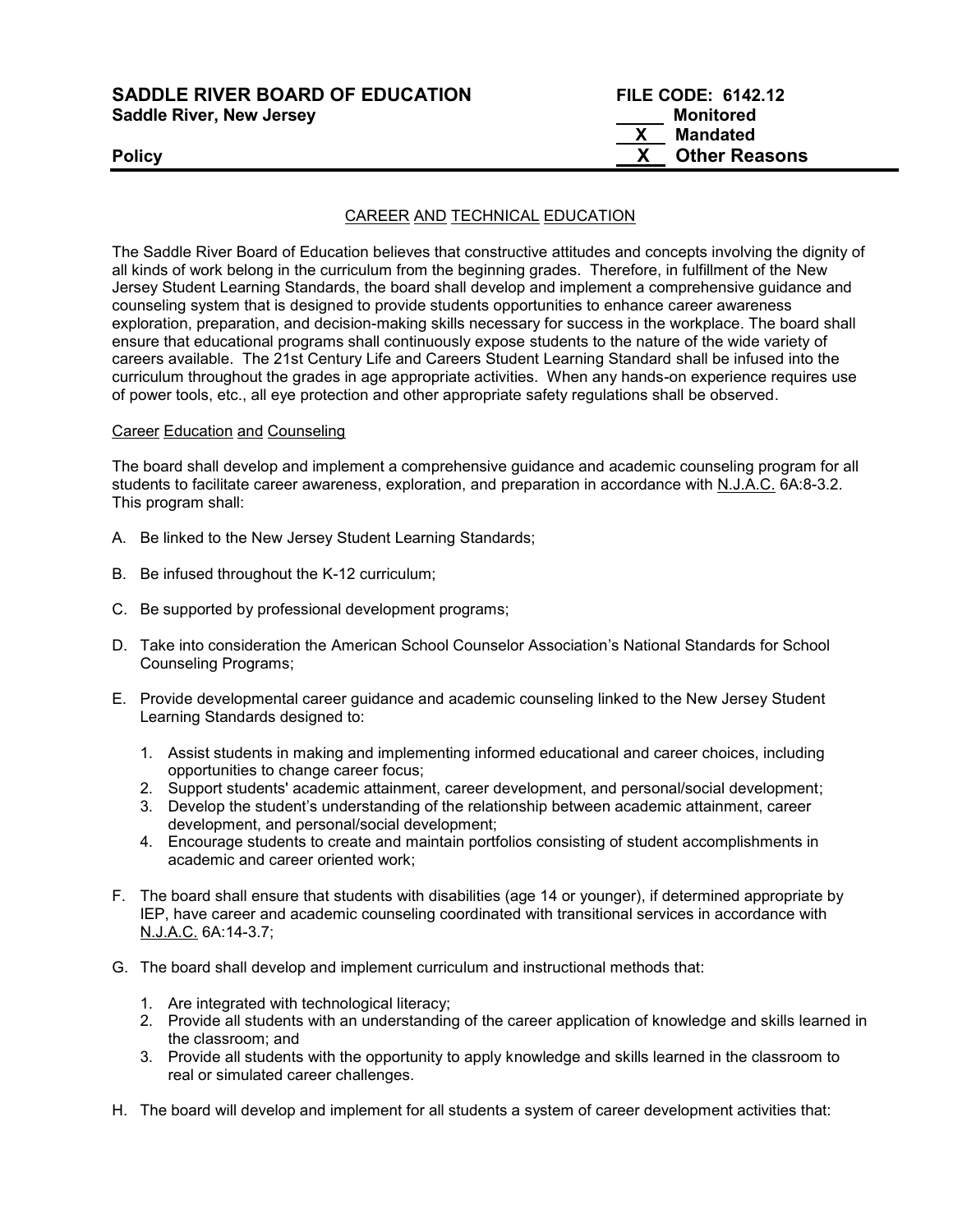# CAREER AND TECHNICAL EDUCATION (continued)

- 1. Offers the opportunity to explore career interests within, one or more of the Career Clusters (listed below) that are linked to the New Jersey Student Learning Standards;
- 2. Allows district boards of education to select the appropriate format for offering career-development activities based on district resources, community needs and student interest;
- 3. Allows the board to select an appropriate delivery format that may include an integrated curriculum based on the New Jersey Student Learning Standards or specialized programs that reflect the needs of students and the community; and
- 4. Instills the concept of the need for continuous learning throughout one's life.
- I. The board shall offer all high school students the opportunity to actively explore career interests by participation in structured learning experiences that are linked to the New Jersey Student Learning Standards:
	- 1. Structured learning experiences should give students opportunities to demonstrate and apply a high level of academic attainment and to develop career and personal/social goals;
	- 2. Interested students may voluntarily select structured learning experiences that are co-curricular or extra-curricular activities and taking place within the school district, at a work site, or in the community;
	- 3. The board shall ensure students participating in school-sponsored, paid, or unpaid external structured learning experiences are supervised by school personnel and conform to federal and state law.

The board directs the chief school administrator or his or her designee to take reasonable measures to expand student awareness of and encourage participation in fields that are non-traditional for their sex, and to expand both access to and success in high-growth fields for both men and women.

| Adopted:             | March 2007    |
|----------------------|---------------|
| NJSBA Review/Update: | June 2014     |
| Readopted:           | December 2014 |
| Revised/Readopted:   | November 2016 |

#### Key Words

Career Education, Vocational-technical Education

| Legal References: N.J.S.A. 18A:11-1 |                                                        | General mandatory powers and duties                                                   |
|-------------------------------------|--------------------------------------------------------|---------------------------------------------------------------------------------------|
|                                     | N.J.S.A. 18A:38-36                                     | Employment certificates to part-time pupils; revocation                               |
|                                     | N.J.S.A. 18A:40-12.1, -12.2                            | Protective eye devices required for teachers, pupils and<br>visitors in certain cases |
|                                     | N.J.S.A. 18A:54-20                                     | Powers of board (county vocational schools)                                           |
|                                     | N.J.S.A. 18A:54E-1                                     | Business and school partnerships                                                      |
|                                     | through $-5$                                           |                                                                                       |
|                                     | N.J.A.C. 6A:7-1.7                                      | Equality in school and classroom practices                                            |
|                                     | N.J.A.C. 6A:8-2.2                                      | Authority for the state plan for vocational education                                 |
|                                     | N.J.A.C. 6A:8-3.2                                      | Career education and counseling                                                       |
|                                     | N.J.A.C. 6A:8-5.1                                      | Graduation requirements                                                               |
|                                     | <u>N.J.A.C.</u> 6A:9B-1.1 et seq.<br>See particularly: | State board of examiners and certification                                            |
|                                     | N.J.A.C. 6A:9B-9.4, -11.3, -14.19                      |                                                                                       |
|                                     | through $-14.21$                                       |                                                                                       |
|                                     | N.J.A.C. 6A:19-1.1 et seq.                             | Career and technical education programs and standards                                 |
|                                     | See particularly:                                      |                                                                                       |
|                                     | N.J.A.C. 6A:19-1.2, -2.1, -2.3, -3.1,                  |                                                                                       |
|                                     | $-5.1, -5.2, -6.1, -6.5, -6.7, -6.8$                   |                                                                                       |
|                                     | N.J.A.C. 6A:23A-17.4                                   | Method of determining tuition rates for county<br>vocational schools                  |